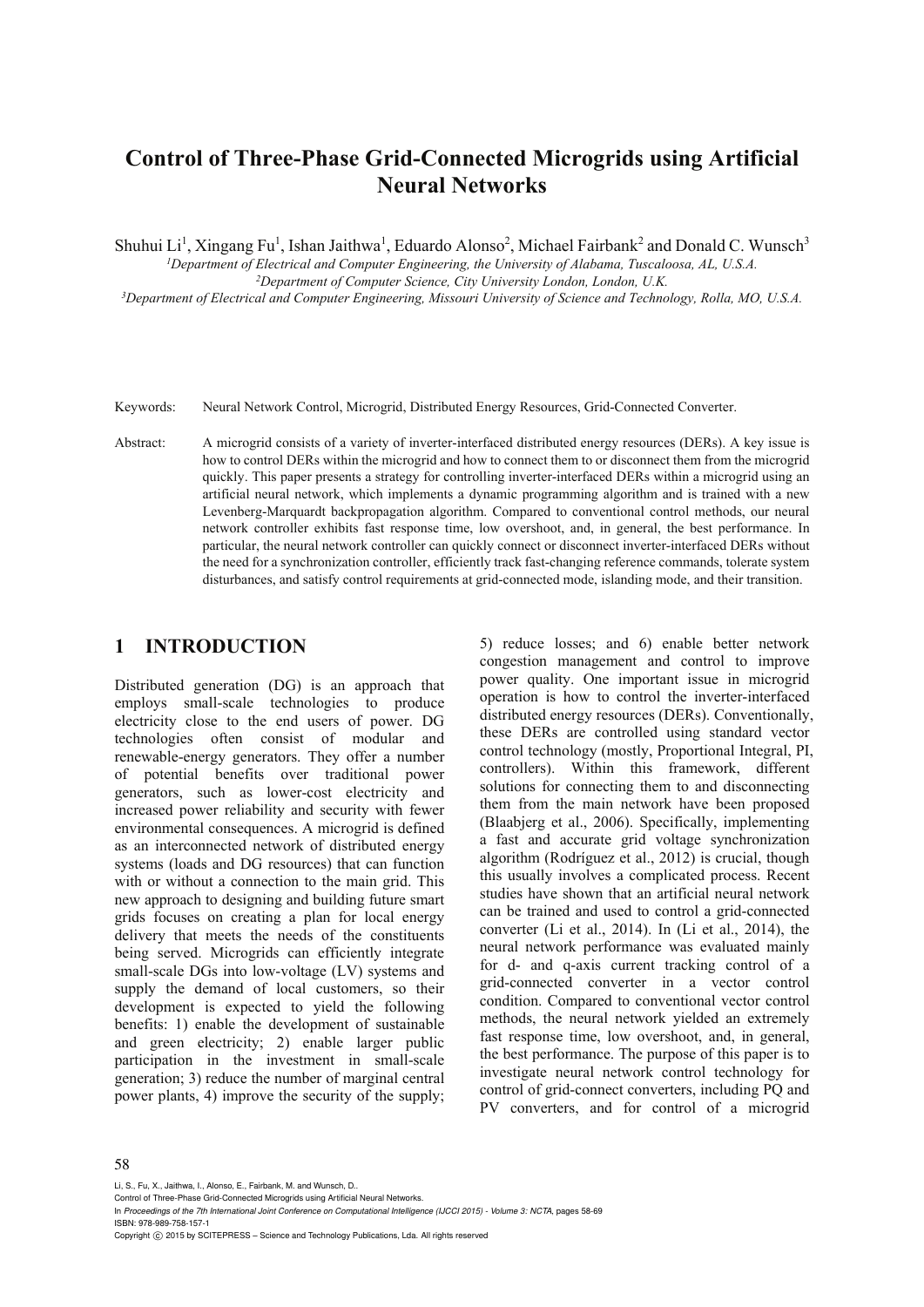containing PQ and PV grid-connected converters. The main contributions of the paper include: 1) a neural network vector control strategy for optimal control of grid-connected converters (GCC); 2) a neural network design and training algorithm that can handle GCC control properly under physical system constraints; 3) control of inverter-interfaced DERs in a microgrid without using a synchronization control technique; and 4) investigation of neural network vector control for a microgrid network.

### **2 CONTROL ARCHITECTURES**

The control objective of a DER is to manage the active power transferred from the dc side to the ac side and to control the reactive power absorbed from the ac grid. This active and reactive power control usually is transformed into d- and q-axis current control (Li et al., 2011). In the d-q reference frame and using the motor sign convention, the voltage balance across the grid filter is:

$$
\begin{bmatrix} V_d \\ V_q \end{bmatrix} = R_r \begin{bmatrix} i_d \\ i_q \end{bmatrix} + L_r \frac{d}{dt} \begin{bmatrix} i_d \\ i_q \end{bmatrix} + \omega_s L_r \begin{bmatrix} -i_q \\ i_q \end{bmatrix} + \begin{bmatrix} V_{d1} \\ V_{q1} \end{bmatrix} \quad (1)
$$

in which  $v_d$  and  $v_q$  represent the Point of Common Coupling (PCC) d- and q-axis voltages, *id* and  $i_q$  are the d- and q-axis currents from the grid to the DER,  $\omega_s$  is the angular frequency of the PCC voltage, and *v*<sub>d1</sub>and *v*<sub>q1</sub> are the inverter's d- and q-axis output voltages.  $L_f$  and  $R_f$  are the inductance and resistance of the grid filter, respectively. Using the PCC voltage-oriented frame (Li et al., 2011; Li et al., 2014), the instant active and reactive powers absorbed by the DER from the grid are proportional to the grid's d- and q-axis currents, respectively, as shown by Eqs.  $(2)$  and  $(3)$ :

$$
p(t) = V_d \dot{i}_d + V_q \dot{i}_q = V_d \dot{i}_d \tag{2}
$$

$$
q(t) = V_q \dot{I}_d - V_d \dot{I}_q = -V_d \dot{I}_q \tag{3}
$$

#### **2.1 Conventional Control Structure**

The conventional standard vector control method of a DER converter implements a nested-loop structure. The control strategy of the inner current loop is developed by rewriting Eq. (1) as:

$$
v_{d1} = \left(R_f i_d + L_f \cdot di_d / dt\right) - \omega_s L_f i_q + v_d \tag{4}
$$

$$
v_{q1} = \left(R_f i_q + L_f \cdot di_q/dt\right) + \omega_s L_f i_d \tag{5}
$$

in which the expressions in parentheses are treated as the state equations between the voltage and current on the d- and q-axis loops, and the remaining expressions are treated as compensation terms (Li et al., 2011; Rocabert et al., 2011). The final control voltages,  $v_{d1}$ <sup>\*</sup> and  $v_{q1}$ <sup>\*</sup>, applied to the DER converter include the d- and q-axis voltages,  $v_d$ <sup>'</sup> and  $v_q$ <sup>'</sup>, generated by the current-loop controllers, in addition to the compensation terms, as shown in Eq. (6). Hence, the conventional control configuration of the DER converter intends to regulate  $i_d$  and  $i_q$  using  $v_d$ ' and  $v_q$ ', respectively. However, as indicated in (Li et al., 2011),  $v_d$  is only effective for reactive power, or  $i_q$ , control, and  $v_q$ <sup>'</sup> is only effective for active power, or *i<sub>d</sub>*, control. Although the final control voltage applied to the converter contains the compensation terms, those compensation terms are not generated by the PI controllers.

$$
v_{d1}^* = v_d - \omega_s L_f i_q + v_d, \quad v_{q1}^* = v_q + \omega_s L_f i_d \tag{6}
$$

#### **2.2 Neural Network Control Structure**

Following (Li et al., 2011), our neural network vector control structure of a DER a d-axis loop is used for active power control and a q-axis loop is used for reactive power, or grid voltage support control. The error signal between the measured and reference active power generates a d-axis current reference to the neural network through a PI controller, while the error signal between the actual and desired reactive power generates a q-axis current reference. The neural network, known here as the action network, is applied to the DER inverter through a pulse width modulation (PWM) mechanism to regulate the DER output voltage in the three-phase ac system. The ratio of the inverter output voltage to the output of the action network is a gain of  $k_{PWM}$ , which equals  $V_{dc}/2$  if the amplitude of the triangle voltage waveform in the PWM scheme is 1V (Mohan et al., 2002). The integrated DER system, described by Eq. (1), is rearranged into the standard state-space representation using Eq. (7), in which the system states are  $i_d$  and  $i_q$ , PCC voltages  $v_d$  and  $v_q$  normally are constant, and converter output voltages  $v_{d1}$ and  $v_{d1}$  are the control voltages to be specified by the output of the action network. For digital control implementation and offline training of the neural network, the discrete equivalent of the continuous system state-space model, Eq. (7), must be obtained using Eq.  $(8)$ , in which  $T_s$  represents the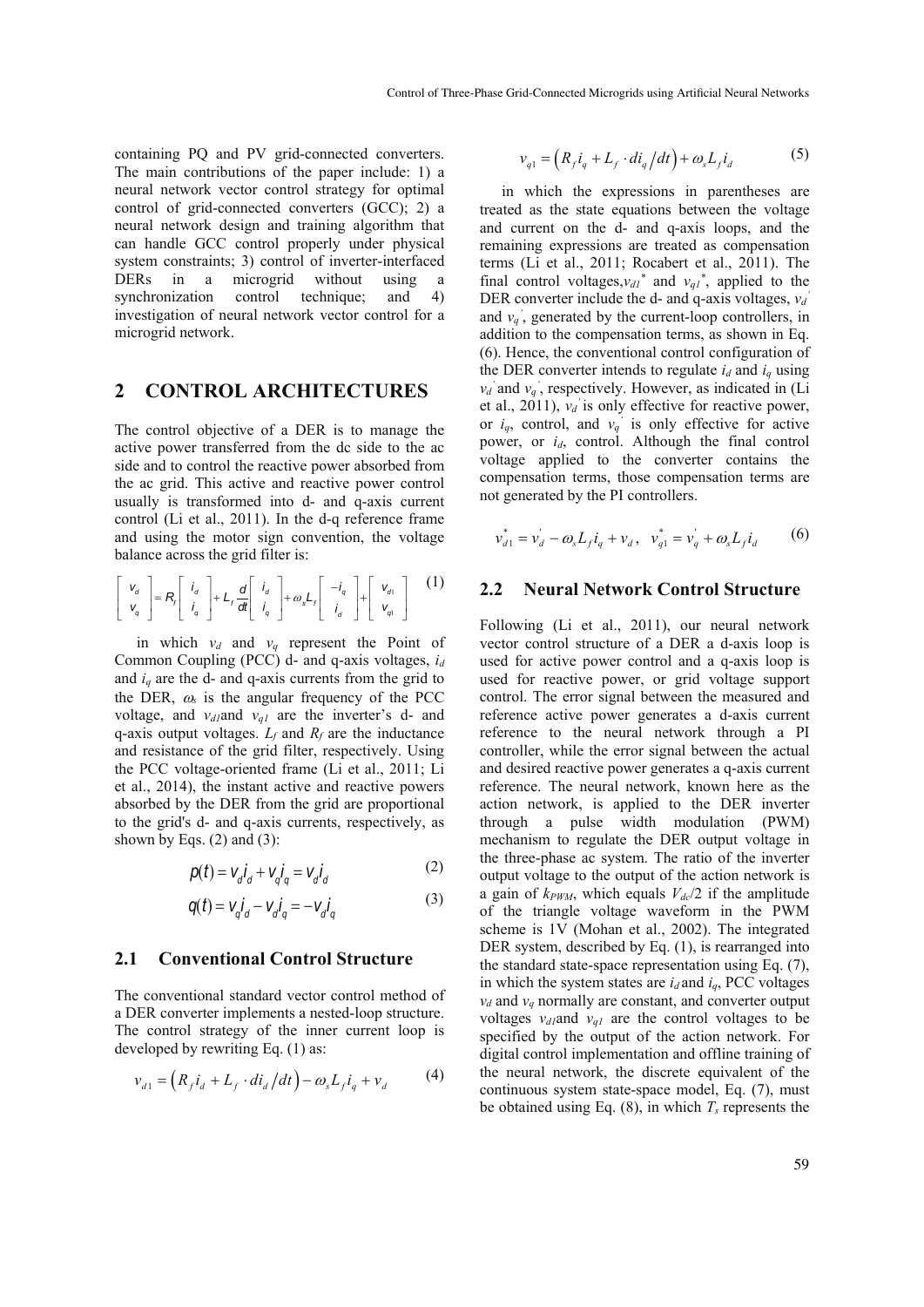sampling period,  $k$  is an integer time step,  $\bf{F}$  is the system matrix, and **G** is the matrix associated with the control voltage. In this paper, a zero-order-hold discrete equivalent (Franklin et al., 1998) is used to convert the continuous state-space model of the system in Eq. (7) to the discrete state-space model in Eq. (8). In all experiments,  $T_s$ =1ms.

$$
\frac{d}{dt}\begin{bmatrix} i_a \\ i_q \end{bmatrix} = -\begin{bmatrix} R_r/L_r & -\omega_s \\ \omega_s & R_r/L_r \end{bmatrix} \begin{bmatrix} i_a \\ i_q \end{bmatrix} - \frac{1}{L_r} \begin{bmatrix} v_a \\ v_{q1} \end{bmatrix} + \frac{1}{L_r} \begin{bmatrix} v_a \\ v_q \end{bmatrix}
$$
(7)

$$
\begin{bmatrix}\ni_d(kT_s + T_s) \\
i_q(kT_s + T_s)\n\end{bmatrix} = \mathbf{F} \begin{bmatrix}\ni_d(kT_s) \\
i_q(kT_s)\n\end{bmatrix} + \mathbf{G} \begin{bmatrix}\nv_{d1}(kT_s) - v_d \\
v_{q1}(kT_s) - v_q\n\end{bmatrix}
$$
\n(8)

The action network is a fully connected multi-layer perceptron (Hagan et al., 2002) with six input nodes, two hidden layers having six nodes each, two output nodes, and shortcut connections between all pairs of layers, with hyperbolic tangent functions at all nodes. These six input components correspond to 1) the d- and q-axis current signals, 2) the two error signals of the d- and q-axis currents, and 3) the two integrals of the error signals. To simplify the expressions, the discrete system model in Eq. (8) is represented by:

$$
\vec{i}_{dq}(k+1) = \mathbf{F} \cdot \vec{i}_{dq}(k) + \mathbf{G} \cdot (\vec{v}_{dq1}(k) - \vec{v}_{dq})
$$
(9)

For a reference dq current, the control action applied to the system is expressed by:

$$
\vec{v}_{dq1}(k) = k_{p\mu\chi} \cdot A(\vec{i}_{dq}(k), \vec{i}_{dq}(k) - \vec{i}_{dq\_ref}(k), \vec{s}_{dq}(k), \vec{w}) \tag{10}
$$

in which  $\vec{w}$  represents the weight vector of the action network, and  $\vec{s}_{da}(k)$  represents the network's integral input vector defined by . To prevent the neural network controller from being affected by the PCC voltage variation, we used a strategy that introduces the disturbance PCC voltage to the output of the network.

### **3 NEURAL NETWORK TRAINING**

Unlike the conventional standard vector controller, the neural network controller is produced through training using Dynamic Programming (DP). DP employs Bellman's Principle of Optimality (Bellman, 1957) and is a very useful tool for solving optimal

control problems (Balakrishnan and Viega, 1996; He et al., 2012). The typical structure of discrete-time DP includes a discrete-time system model and a performance index or cost associated with the system (Wang et al., 2009). The DP cost function associated with the vector-controlled system is defined as:

$$
C\left(\overrightarrow{i_{dq}}(j),\overrightarrow{w}\right) = \sum_{k=j}^{\infty} \gamma^{k-j} U(\overrightarrow{e_{dq}}(k)), j > 0, 0 < \gamma \le 1
$$
 (11)

whith  $\gamma$  a discount factor,  $\overrightarrow{e_{dq}}(k) = (e_d(k), e_q(k))$  $I_d = (i_d(k) - i_d \frac{d}{d} k)$ ,  $i_q(k) - i_q \frac{d}{d} k$  and *U* is

defined as:

$$
U(\overrightarrow{e_{dq}}(k)) = \left[e_d^2(k) + e_q^2(k)\right]^\alpha =
$$
\n
$$
\left\{ \left[i_d(k) - i_{d\_ref}(k)\right]^2 + \left[i_q(k) - i_{q\_ref}(k)\right]^2 \right\}^\alpha, \alpha > 0
$$
\n(12)

in which  $\alpha$  is a constant. The function  $C(\cdot)$ , depending on the initial time *j* and the initial state  $\overrightarrow{i}_{dq}(j)$ , is referred to as the cost-to-go of state  $i_{dq}(j)$  of the DP problem. The objective of the neural network controller is to solve a current tracking problem, i.e., to hold the existing state  $\vec{i}_{da}$ near a given (possibly moving) target state  $\vec{i}_{a}^*$  so that the function  $C(\cdot)$  in Eq. (11) is minimized. The current-loop action network was trained to minimize the DP cost in Eq. (11) using Levenberg-Marquardt backpropagation (LMBP) (Hagan et al., 2002). LMBP, a variation of Newton's method, minimizes a function that is the sum of squares of a nonlinear function. Using LMBP with a general value for  $\alpha$ requires a modification for the cost function  $C(·)$ defined in Eq. (11). Consider the cost function  $C = \sum_{k=1}^{\infty} \gamma^{k-j} U(\overrightarrow{e}_{dq}(k))$ , in which  $\gamma = 1$ ,  $j = 1$ , and  $k = 1, \implies N$ . Then, *C* can be written as:

$$
C = \sum_{k=1}^{N} U(\overrightarrow{e_{dq}}(k)) = \sum_{k=1}^{N} (V(k))^{2}
$$
\n(13)

in which  $V(k) = \sqrt{U(e_{da}(k))}$  and the gradient  $\partial C / \partial w$  can be written in matrix form as: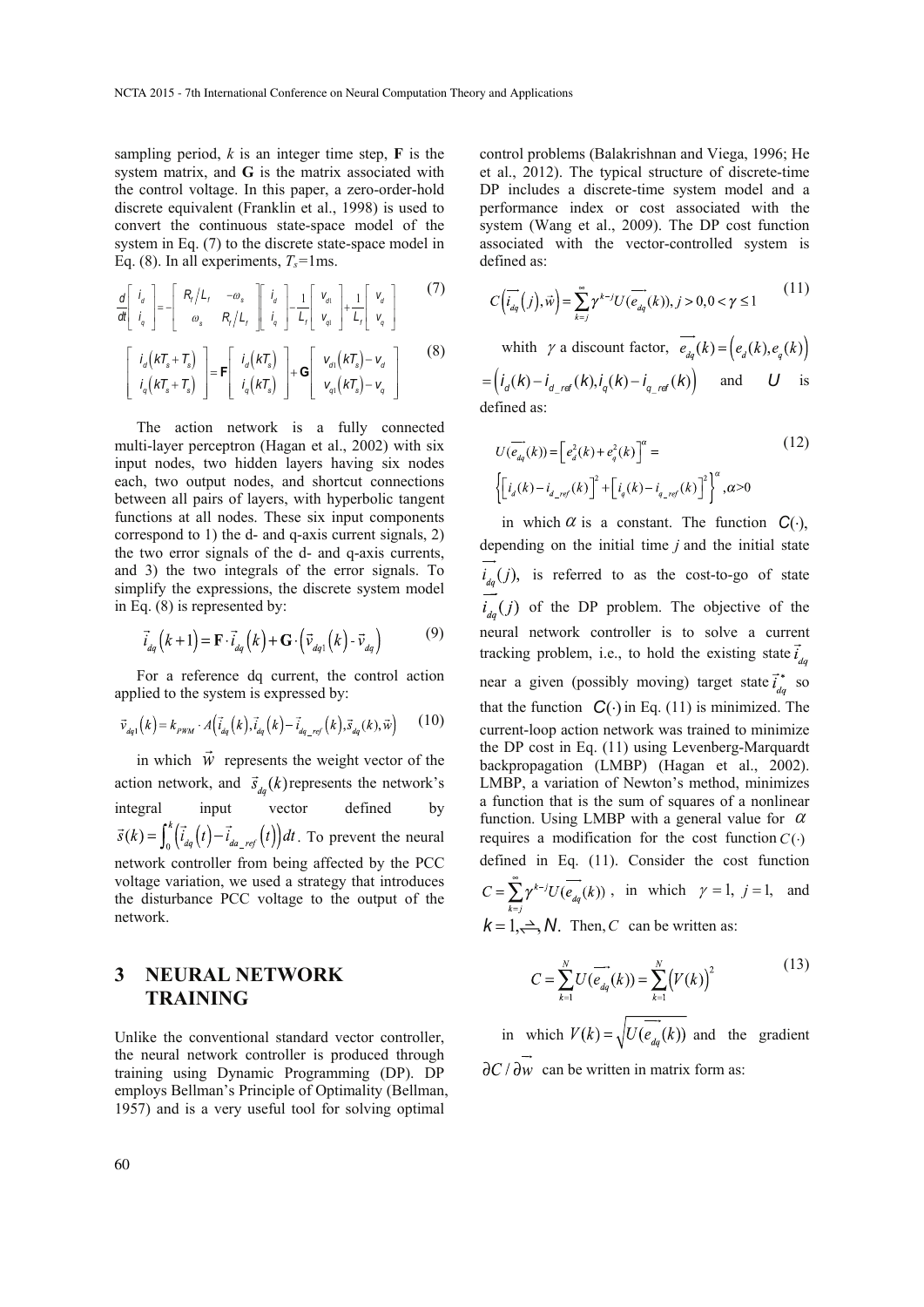$$
\frac{\partial C}{\partial \overline{w}} = \frac{\partial \sum_{k=1}^{N} (V(k))^{2}}{\partial \overline{w}} = \sum_{k=1}^{N} 2V(k) \frac{\partial V(k)}{\partial \overline{w}} = 2J(\overline{w})^{T} \overline{V}
$$
(14)

in which  $\vec{V} = \begin{bmatrix} V(1) & \dots & V(N) \end{bmatrix}^T$ , and the Jacobian matrix  $J(w)$  is:

(15)  $J(\vec{w}) = \begin{bmatrix} \frac{\partial V(1)}{\partial w_1} & \cdots & \frac{\partial V(1)}{\partial w_M} \\ \vdots & \ddots & \vdots \\ \frac{\partial V(N)}{\partial w} & \cdots & \frac{\partial V(N)}{\partial w} \end{bmatrix}$ 

Therefore, the process of updating the weights using LMBP for a neural network controller can be expressed as:

$$
\Delta \vec{w} = -\left[J(\vec{w})^T J(\vec{w}) + \mu \mathbf{I}\right]^{-1} J(\vec{w})^T \vec{V}
$$
(16)

The parameter  $\mu$  was dynamically adjusted to ensure that the training followed the decreasing direction of the cost function. When  $\mu$  increased, (16) approached the steepest descent algorithm with a small learning rate, while as  $\mu$  decreased, the algorithm (16) approached Gauss-Newton, which typically provides faster convergence. In order to increase the speed of computation, the weight update in Eq. (16) was conducted using Cholesky factorization, which is roughly twice as efficient as lower-upper decomposition for solving systems of linear equations (Press et al., 1992).

To train the action network, the system data associated with Eq. (7) had to be specified. The training procedure for the current-loop action network involved: 1) randomly generating a sample initial state  $i_{dq}(i)$ ; 2) randomly generating a changing sample reference dq current time sequence; 3) unrolling the trajectory of the system from the initial state; 4) training the current-loop neural network based on Eq. (16); and 5) repeating the process for all of the sample initial states and reference dq currents until reaching a stop criterion associated with the DP cost. All of the network weights initially were randomized using a uniform distribution with zero mean and 0.1 variance.The generation of the reference current considered the physical constraints of a practical DER inverter system. The randomly generated d- and q-axis reference currents first were chosen uniformly from [-*Irated*,*Irated*], in which *Irated* represents the rated inverter line current. Then, these

randomly generated d- and q-axis current values were checked and modified to ensure that their resultant magnitude did not exceed the inverter's rated current limit and/or the control voltage did not exceed the converter's PWM saturation limit. From the neural network standpoint, the PWM saturation constraint indicates the maximum positive or negative voltage that the action network can output. Therefore, if a reference dq current requires a control voltage that exceeds the acceptable voltage range of the action network, it is impossible to reduce the cost during the training of the action network. The neural network controller is trained offline, and no training occurs in the real-time control stage. Without online training, a real-time control action can be computed very quickly using modern DSP chips. The most important issue is the sampling time. However, an optimal neural network controller can be trained using a large sampling time based on the DP principle, while tuning a conventional controller for the same sampling time could be very difficult or impossible. Therefore, the neural network controller actually has lesser sampling and computing power requirements during the real-time control process.

### **4 CONTROL OF INVERTER DER**

The key requirements for controlling inverter-interfaced DERs within a microgrid include: 1) active power control; 2) reactive power control; 3) grid voltage support control, and 4) control under physical constraints. If a GCC can meet these control requirements, it can be applied broadly to power and energy system applications involving GCCs. In our experiments, the system data and controller parameters for various control purposes are as in Tables 1 and 2:

Table 1: Systems data.

| Component         | Parameter           | Value          |  |
|-------------------|---------------------|----------------|--|
| AC system         | Line voltage        | 400V           |  |
|                   | Frequency           | 60Hz           |  |
| Transmission line | Resistance          | $0.0076\Omega$ |  |
|                   | Inductance          | 0.154mH        |  |
| Grid-filter       | Resistance          | $0.006\Omega$  |  |
|                   | Inductance          | 1mH            |  |
| DER converter     | Switching frequency | 3000Hz         |  |
| DC system         | Voltage             | 700V           |  |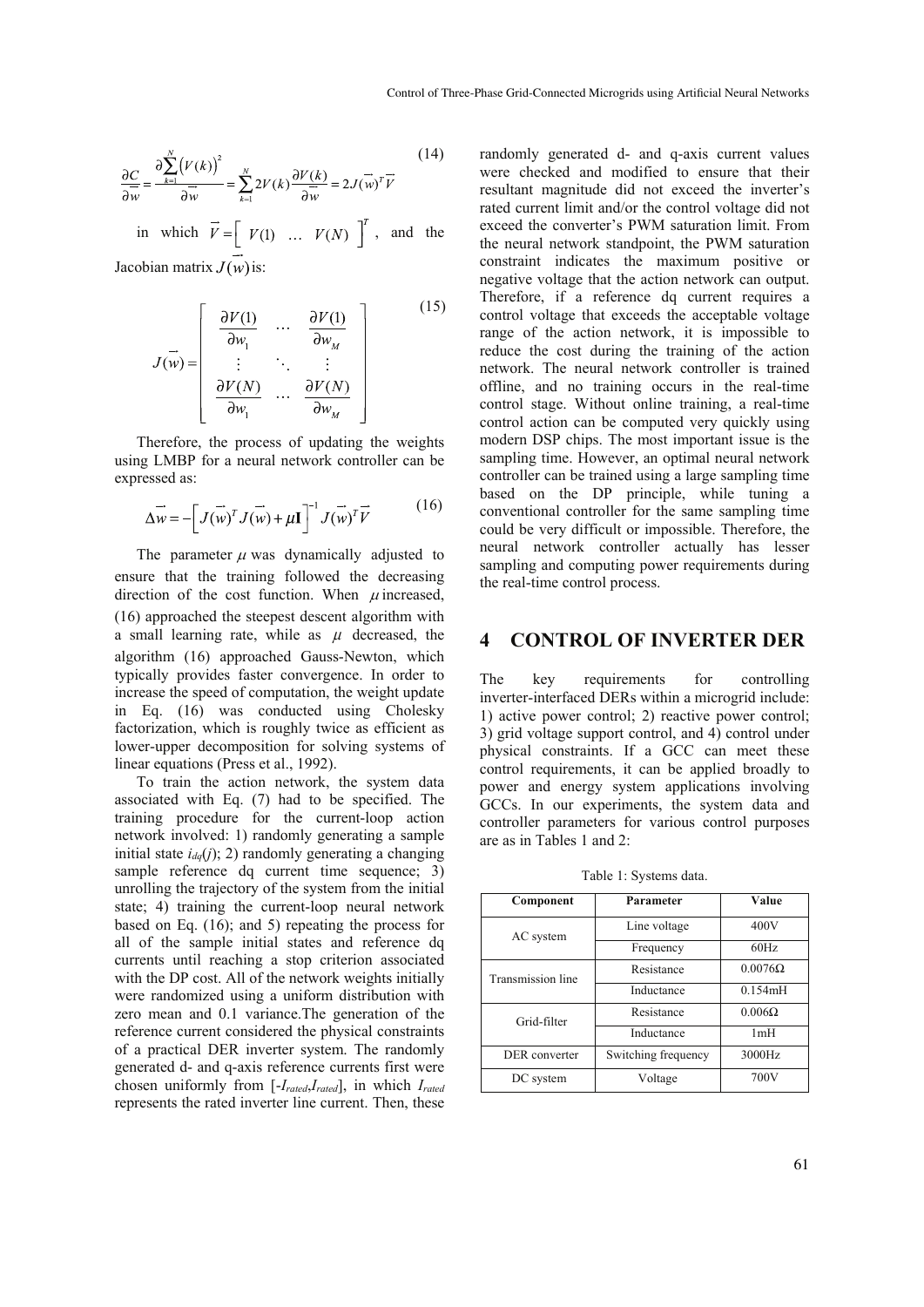Table 2: Parameters of DER controller  $(k_p -$  proportional gain,  $k_i$  – integral gain).

| Approach       | Controller     | Gain $(k_n / k_i)$ |
|----------------|----------------|--------------------|
| Conventional   | Current loop   | 1.54 / 53.52       |
|                | AC bus voltage | 1.09/35.6          |
| Neural network | Current loop   | Neural network     |
|                | AC bus voltage | 1.09/35.6          |

The PCC bus was connected to the microgrid through a transmission line that was modeled by an impedance. A fault-load was connected before the PCC bus to evaluate how the controller behaves when a fault appears in the grid. The DER inverter's switching frequency was 3kHz. Typical strategies for operating a DER in a microgrid include PQ-inverter DER and PV-inverter DER (Katiraei et al., 2008). In the power converter switching condition, the controller can be evaluated under close to real-life conditions. The position of the PCC voltage space vector  $\theta$ <sup>*v*</sup> was obtained directly from the PCC voltage measurement in the  $α$ -β reference frame given by:

$$
\theta_{\mathsf{v}} = \tan^{-1} \left( \mathsf{v}_{\alpha} / \mathsf{v}_{\beta} \right) \tag{17}
$$

### **4.1 Control of PQ-Inverter DERs**

A PQ-inverter DER operates by injecting active and reactive power into the microgrid. The active and reactive power control at the PCC of an inverter-interfaced DER is converted to d- and q-axis current control. The d- and q-axis current references,  $i_d^*$  and  $i_q^*$ , are obtained either through a PI control mechanism or by calculating Eqs. (2) and (3), as discussed in (Li et al., 2011):

$$
i_d^* = P_{ac}^* / v_d , \qquad i_q^* = -Q_{ac}^* / v_d
$$
 (18)

The desired active power of the DER normally is generated according to either a maximum power capture rule for a renewable DER unit or an active power control demand from the microgrid central control (MGCC) level. The desired reactive power is issued either locally for the unity power factor or centrally according to a control command from the MGCC.

Fig. 1 in the Appendix presents a case study of the PQ-controlled DER using the conventional and neural network control methods. At first, the active and reactive power references were 40kW and 0kVar, respectively. After the system started, the neural network controller quickly regulated the active and reactive power of the DER to the

reference values. When the reference power took on new values of -50kW/20kVar and -100kW/10kVar at t=2sec and t=4sec, respectively, the neural network controller immediately restored DER power to the new reference values (Fig. 1a). As shown in Fig. 1c, the three-phase grid current was properly balanced. For any other commanded change of the reference power within the DER-rated power limit, the system could be adjusted immediately to the new reference power, demonstrating the strong optimal control capability of the neural network vector controller. Compared to the neural network controller, the conventional controller was slower, had a higher oscillation, and took longer to reach its target value. This was more evident at t=0sec when starting the system.

#### **4.2 Control of PV-Inverter DERs**

One critical disadvantage of the PQ-inverter DER is that the PCC bus voltage changes as active and reactive power are transferred through the PCC and as the load varies. A PV-inverter DER operates by injecting active power into the microgrid while simultaneously maintaining the PCC bus voltage at a desired value. The desired active power is formed in the same way as that used in a PQ-inverter DER, but the reactive power is controlled according to the error signal between the desired and the actual PCC bus voltage to which the inverter is connected. Therefore, as the PCC bus voltage fluctuates, so does the reference q-axis current generated by a PI controller.

Fig. 2 in Appendix presents a case study of the PV-inverter DER using the conventional and neural network controllers. The active power reference was the same as that used in the case study presented in Fig. 1, while the reference PCC voltage was 1pu. After the system started, the neural network controller quickly regulated the active power of the DER and the PCC bus voltage to the reference values. The inverter initially absorbed active power from the grid, and the reactive power was generated so as to maintain the PCC voltage at 1pu. When the reference active power in the ac system began to generate at t=2sec, the reactive power shifted from generating to absorbing. At  $t=4$ sec, the reactive power absorbed more in order to maintain the PCC voltage for the increased active power generated by the DER (Fig. 2a). Similar to Fig. 1, this case study demonstrates the excellent performance of the neural network vector controller for the PV-inverter DER. However, using the conventional controller, a large oscillation occurred each time the DER active power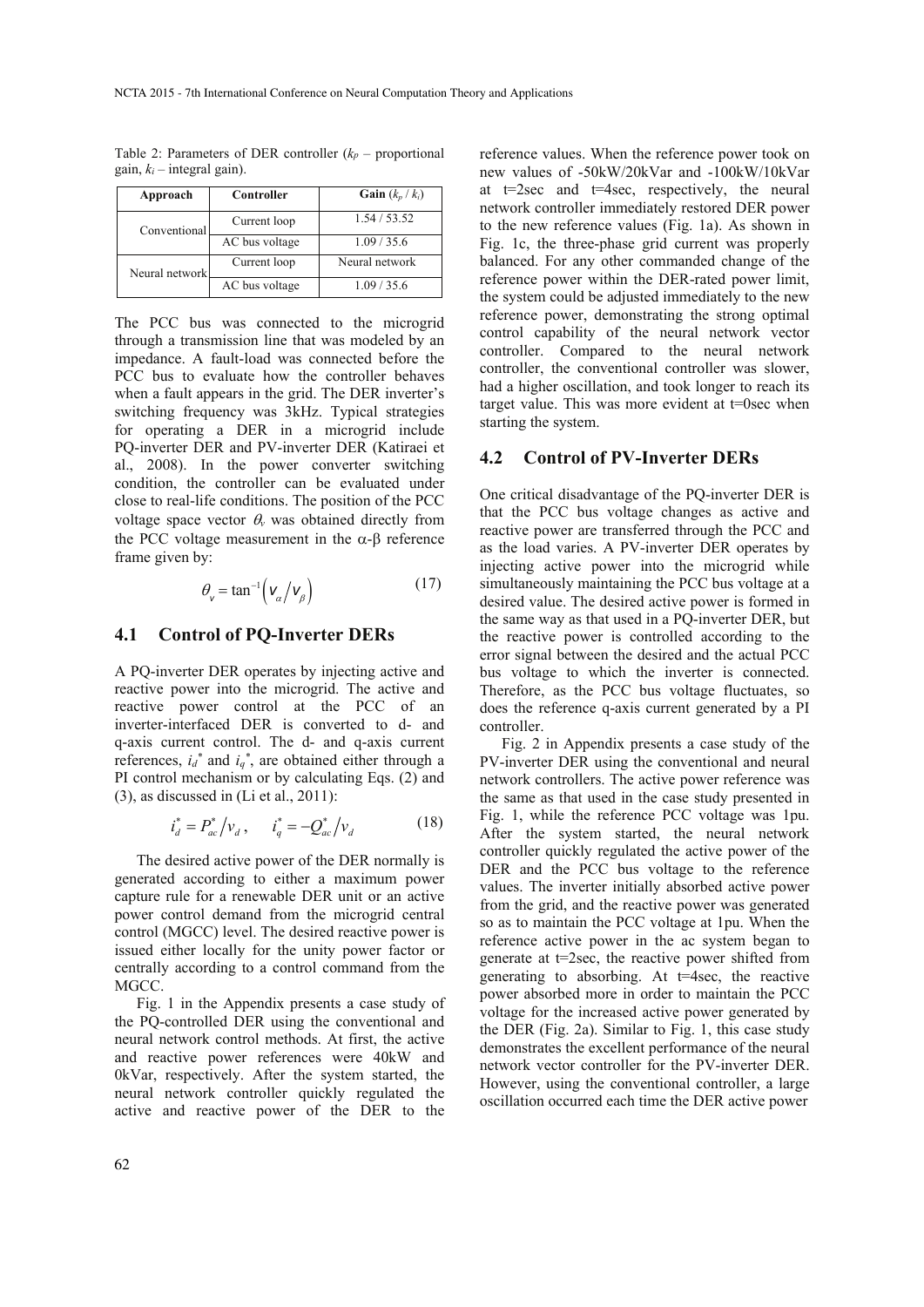changed significantly (Fig. 2b).

#### **4.3 Control of DER Inverter under Constraints**

In practice, a DER inverter cannot operate beyond the rated power and PWM saturation of the converter. To handle DER operation under such conditions, we propose controlling the DER by maintaining the effectiveness of the active power control while meeting the reactive power control demand as much as possible. This is expressed as: minimize  $\left| \mathbf{Q}_{ac} - \mathbf{Q}_{ac}^{*} \right|$ , subject to

$$
\begin{cases}\nP_{ac} = P_{ac}^* \\
\sqrt{i_d^2 + i_q^2} \le I_{\text{rateed}}, \quad \sqrt{\frac{v_{d1}^2 + v_{q1}^2}{3}} \le \frac{V_{dc}}{2\sqrt{2}}\n\end{cases}
$$

.

For the conventional controller, the following strategies are used. To prevent the DER converter from exceeding the PWM saturation limit, Eq. (19) is applied if the amplitude of the reference voltage generated by the inner current-loop controller exceeds the converter's PWM saturation limit (Gagnon, 2009; Li et al., 2011), in which  $v_{dl\_new}$ <sup>\*</sup> and  $v_{q1\text{ new}}^*$  are the d and q components of the modified controller output voltage, and *Vmax*is the maximum allowable dq voltage:

$$
\boldsymbol{v}_{d1\_new}^* = \boldsymbol{V}_{max} \cos\left(\angle \boldsymbol{v}_{dq1}^*\right) \quad \boldsymbol{v}_{q1\_new}^* = \boldsymbol{V}_{max} \sin\left(\angle \boldsymbol{v}_{dq1}^*\right) \tag{19}
$$

To prevent the DER converter from exceeding the rated current, Eq. (20) is employed if the amplitude of the reference current generated by the outer control loop exceeds the rated current limit, i.e., the d-axis current reference  $i_d^*$  is kept constant to maintain active power control effectiveness, while the q-axis current reference  $i_q^*$  is modified to satisfy the reactive power or ac system bus voltage support control demand as much as possible (Gagnon, 2009; Li et al., 2011):

$$
i_{d\_new}^* = i_d^* \quad i_{q\_new}^* = \text{sign} \quad (i_q^*) \cdot \sqrt{(i_{dq\_max}^*)^2 - (i_d^*)^2} \quad (20)
$$

For the neural network controller, if  $|i_{dq}^*|$ generated by the dc-voltage or the active and reactive power control loops exceeds the rated current limit,  $i_d^*$  and  $i_q^*$  are modified by Eq. (20) before being applied to the action network (Li et al., 2011); if  $|v_{dq}t^*|$  generated by the current control loops exceeds the PWM saturation limit, the action

neural network automatically turns into a state by regulating  $v_{qI}$  to maintain the effectiveness of the active power control while restraining  $v_{d1}$  to meet the reactive power control demand as much as possible.

Fig. 3 in the Appendix presents a case study of the PQ-inverter DER in which there was high demand for reactive power generation. The active power reference was the same as that used in the case study illustrated in Fig. 2, while the reactive power demand caused the required control voltage to exceed the inverter's PWM saturation limit at t=3sec. As Fig. 3a illustrates, the neural network controller automatically restrained the reactive power control while maintaining the effectiveness of the active power control at  $t=3$ sec. At  $t=5$ sec, when the reactive power demand generation decreased, causing the control voltage to fall below the PWM saturation limit, the neural network controller returned to its normal control condition immediately. For the conventional controller, however, when the control voltage exceeded the inverter's PWM saturation limit at  $t=3$ sec, the system could not follow the control commands properly due to its competing control nature (Li et al., 2011), as shown in Fig. 3b.

Fig. 4 in the Appendix presents a case study of the PV-inverter DER for PCC voltage support control under a moderate voltage drop caused by a fault at t=3sec. Due to the inverter's PWM saturation constraint, the neural network controller could not maintain the PCC voltage at 1pu to compensate for the voltage drop (Fig. 4c). Instead, it operated by maintaining the effectiveness of the active power control while providing PCC voltage support control as much as possible. At t=5sec, when the short circuit was cleared, the neural network controller returned to its normal operating condition, and the PCC bus voltage recovered to the rated bus voltage quickly, thus demonstrating the neural network controller's excellent PCC voltage support control under the physical constraints of DERs. For the conventional controller, however, when the required control voltage exceeded the inverter's PWM saturation limit shortly after  $t=3$ sec, the system could not follow the control commands properly, as shown in Fig. 4b and 4d.

## **5 MICROGRID CONTROL AND STABILITY ANALYSIS**

#### **5.1 A Benchmark Microgrid Network**

A typical benchmark low-voltage (LV) microgrid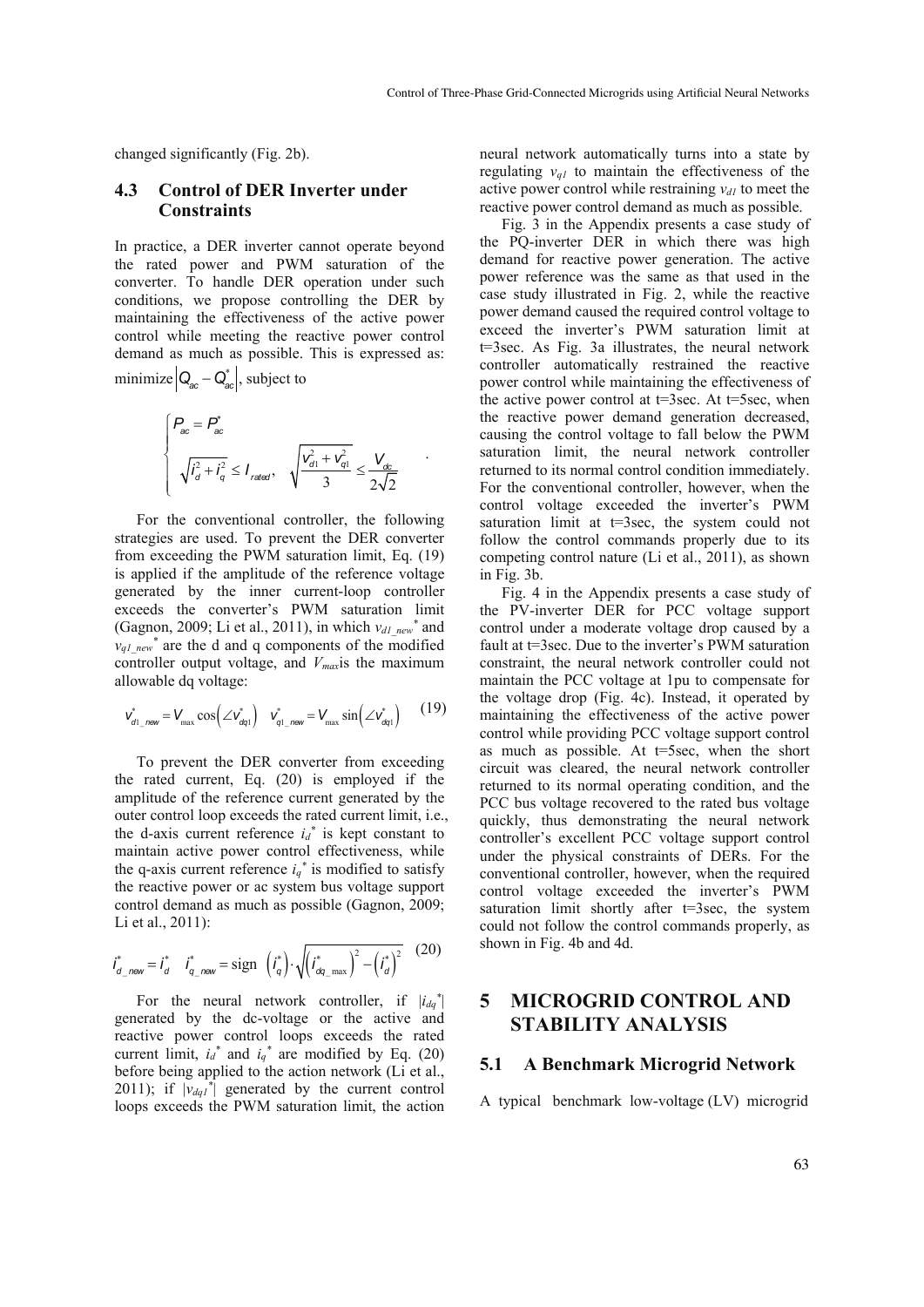network was built using MatLab SimPowerSystems and an Opal-RT real-time simulation system, as shown in Fig. 5. The microgrid was supplied through a LV feeder to serve a suburban residential area with a limited number of consumers connected along its length. The microgrid consisted of DGs from the most relevant technologies, such as solar photovoltaics, wind turbines, microturbines, and fuel cells. The impedance data for various line types used in the network, as well as detailed information about the installed capacities of the microturbine, fuel cell, and battery storage device, are available in (Papathanassiou et al., 2005)). The loads were assumed to have similar load patterns. The power factor was 0.85 lagging. The DGs were connected to the following buses: solar on buses 6 and 7, wind on bus 6, microturbine on bus 5, fuel cell on bus 8, and battery on bus 4. Thus, the benchmark network maintained the important technical characteristics of real-life utility distribution systems, while dispensing with the complexity of actual networks, to permit the efficient modeling and simulation of the microgrid's operation.



Figure 5: Benchmark LV microgrid networks using neural controllers.

#### **5.2 DER Synchronization**

Before connecting any DER to the microgrid, it must be synchronized accurately with the network voltage to avoid over currents (Rodríguez et al., 2012). Most grid-tied systems use a phase locked loop (PLL) for synchronization (Rodríguez et al., 2012). Many grid synchronization applications for three-phase systems are based on the implementation of synchronous reference frame PLLs (SRF-PLL) (Chung, 2000), in which the three-phase grid voltage is transformed using Clarke and Park transformation into a

stationary reference frame (Chung, 2000). The quadrature component of the voltage resulting from this synchronous transformation, namely,  $v_a$ , is conducted to zero using a PI controller. The output of the PI controller provides the estimated value of the rotating frequency of the SRF-PLL. Integrating this frequency yields the phase angle of the SRF  $(θ)$ . When the quadrature component,  $v_q$ , is equal to zero, θ matches the phase angle of the input voltage vector; hence, the PLL is synchronized with the positive-sequence component of the grid. Although the SRF-PLL performs appropriately under balanced voltages, it exhibits highly deficient performance under unbalanced and distorted grid conditions (Rocabert et al., 2011)). Moreover, its performance is very sensitive to sudden changes in the phase angle, which makes it less reliable when synchronizing power converters with the grid (Rocabert et al., 2011). However, this is not the case when using the neural network vector controller. The neural controller can better satisfy the requirements of an ideal controller with its close to zero rise time, zero overshoot, and zero settling time. Therefore, it is possible to connect the inverter-interfaced DERs to the grid using the neural vector controller directly, without pre-synchronization.

Fig. 6 in Appendix compares the performance of the conventional and neural network control methods without synchronization control when connecting the two-DER systems to the grid. Neither DER was connected to the MG before t=1sec. When DER1 and DER2 were connected to the MG at 1sec and 2sec, respectively, the system reached the reference current or power demand of each micro-source almost immediately, without any over current, using the neural network controller. However, using the conventional controller, a large oscillation appeared in the ac system three-phase currents, depending on the extent to which the DER was synchronized with the grid when closing the switch. The comparison demonstrates the superior synchronization capability of the neural network vector controller, which is due to this controller having been trained to implement the optimal control according to the DP principle. An ideal optimal controller would allow a reference value to be reached immediately without any oscillation. A well-trained neural network controller based on the DP principle could exhibit very close to ideal performance to satisfy the need for fast synchronization.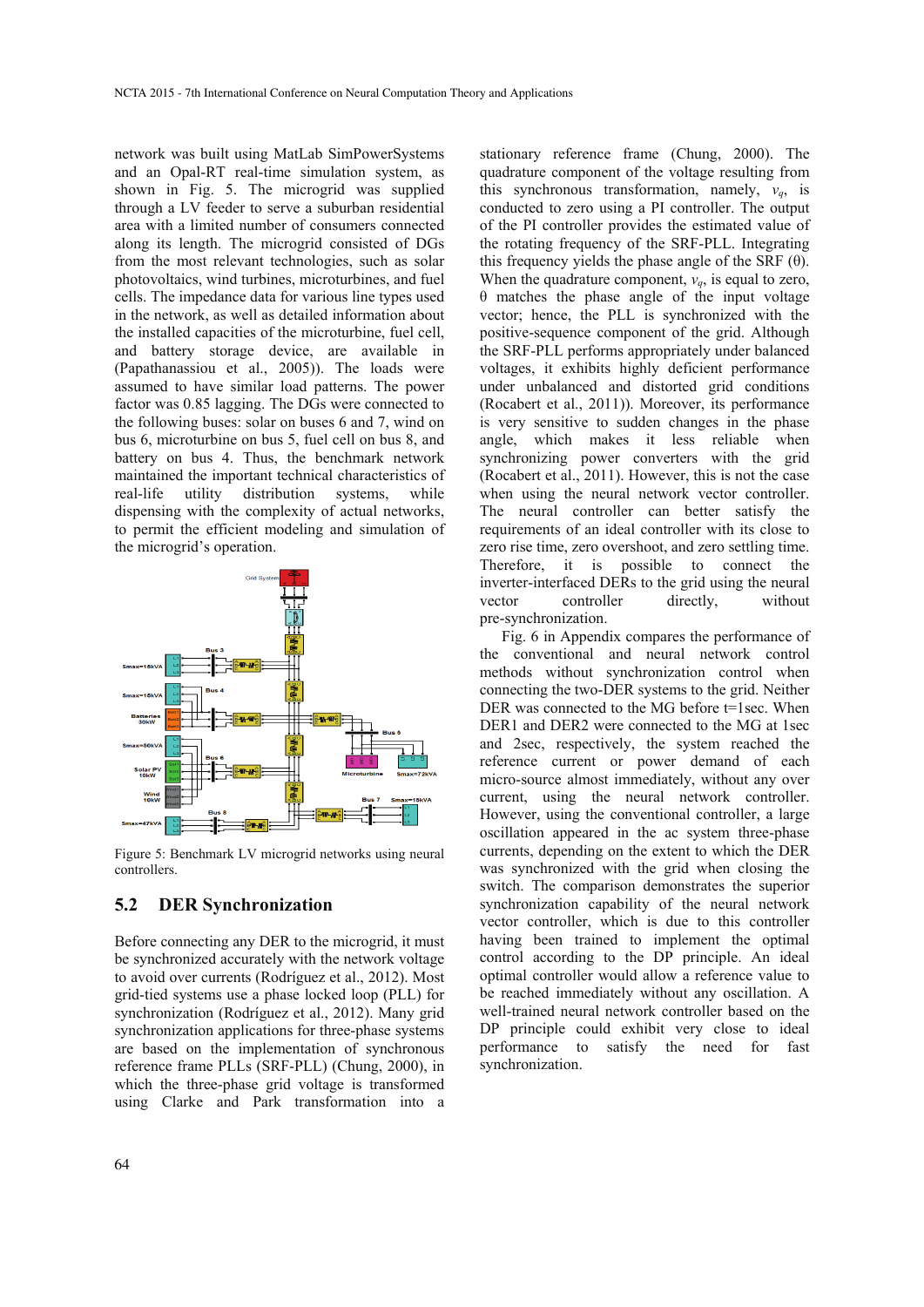#### **5.3 Microgrid Control and Stability**

The performance of neural networks for microgrid control was further evaluated under the following conditions. Initially, the microgrid was connected to the main grid. The solar and wind turbine at Bus 6 operated in the maximum power extraction and PCC voltage control mode. The PCC voltage control has the advantage of providing a better voltage quality to the microgrid, which is particularly important under the microgrid islanding condition. The converter of the microturbine at Bus 5 operated in the V-f control mode based on the conventional droop control concept (Bottrell et al., 2013; Lee et al., 2013; Rowe et al., 2013), which is a necessary requirement especially in the microgrid islanding operating condition. The droop control is implemented by

$$
f_s = f_{s0} - r_r (P_{ac} - P_{ac0}), V_{ac} = V_{ac0} - r_v (Q_{ac} - Q_{ac0}) \quad (21)
$$

where  $f_{s0}$  and  $V_{ac0}$  represent the nominal frequency and voltage, *Pac0* and *Qac0* signify the PCC active and reactive power that the microturbine is expected to generate at the nominal frequency and voltage,  $r_f$  and  $r_V$  are the coefficients corresponding to frequency- and voltage-droop characteristics, and *fs*, *Vac*, and *Pac* and *Qac* represent the instant frequency, voltage, and PCC active and reactive powers, respectively. The battery at Bus 4 employed the vector control structure with the d-axis loop for active power control and q-axis loop for PCC voltage control. Again, with the PCC voltage control, a better voltage quality across the microgrid can be achieved. The reference active power command *P\* ac* of the battery converter is generated based on the frequency-droop characteristic as shown by

$$
P_{ac}^{*} = P_{ac0}^{*} - \frac{1}{R_{f}} \left( f_{s} - f_{s0} \right)
$$
 (22)

where  $P^*_{ac0}$  represents the secondary active reference power command generated by the MGCC. Hence, if the frequency  $f_s$  of the microgrid equals to the nominal frequency *fs0*, the reference power command  $P^*_{ac}$  of the battery equals to the power command  $P^*_{ac0}$  from the MGCC; if the frequency  $f_s$ of the microgrid is different from the nominal frequency *fs0*, the reference power command equals to the power command  $P^*_{ac0}$  from the MGCC plus an adjustment generated according to the droop principle.

Fig. 7 shows the performance of the microgrid in the grid-connected mode, islanding mode, and

transition from the grid-tied to islanding mode. Due to variable weather conditions, the power transferred from a wind turbine or solar array changed constantly. This is represented by a changing d-axis current as shown in Figs. 7a and 7b. Before t=2sec, only wind and solar DERs at Bus 6 were connected to the microgrid. At t=2sec, the battery at Bus 4was connected to the microgrid with full charging power, which increased the power supplied by the grid to the microgrid (Fig. 7e). At t=4sec, non-critical loads within the microgrid were curtailed to prepare for the islanding operation, which increased voltage distortion within the microgrid network as demonstrated by higher d- and q-axis current oscillation from wind, solar, and battery DERs in Figs. 7a to 7c. At t=6sec, the battery shifted from charge mode to discharge mode, which decreased the power supplied by the grid even more (Fig. 7e). During the grid-connected mode, the microgrid frequency was stable (Fig. 7d) so that the reference power of the battery converter depended mainly on the charge or discharge power command from the MGCC (Fig. 7c). At t=8sec, the microgrid shifted from the grid-tied mode to the islanding mode. Therefore, no power was transferred from the grid to the microgrid after t=8sec (Fig. 7e) and at the same time there was a large increase of the power supplied by the microturbine (Fig. 7f). Note that in Figs. 7e and 7f, the motor sign convention is used to represent the power absorbed by the microgrid from the grid or power absorbed by the microturbine from the distribution network. In the islanding mode, the microgrid frequency was more sensitive to the load and DER power variations (Fig. 7d). The frequency alteration caused the battery controller to adjust the MGCC power reference according to the droop principle (Eq. (22) and Fig. 7c). During both the grid-tied and islanding modes, the microgrid voltage was properly maintained around the desired value (Figs. 7g and 7h). Although there was a high oscillation in DER currents during the transition from the grid-tied to islanding mode (Fig. 7i), the current oscillation of the loads within the microgrid is not obvious (Fig. 7j).

For each DER, only information about the nominal PCC voltage, nominal dc voltage, and resistance and inductance values of the grid filter is required to train the neural network controller of the DER converter. The same information is needed for the design of a conventional controller, as well. After the training, the neural network controller can be applied to the DER converters in a microgrid, although the distribution system structure seen by each DER may be different. Again, the study shown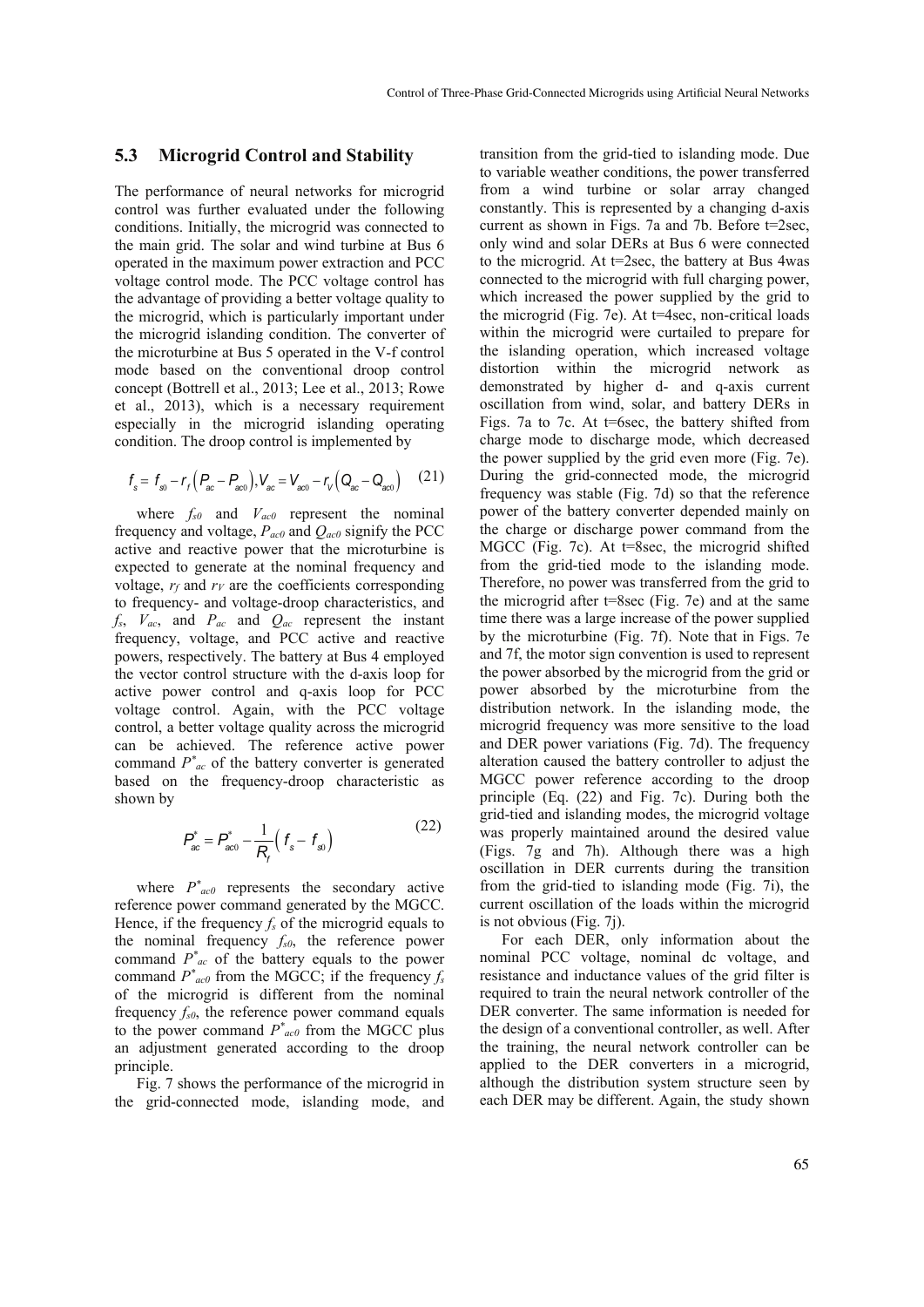by Fig. 7 demonstrates a great performance and stability of the microgrid in grid-tied mode, islanding mode, and transition from the grid-tied to islanding mode by using the proposed neural network vector controllers, which is an important issue in microgrid operation (Bottrell et al., 2013; Lee et al., 2013; Rowe et al., 2013).

### **6 CONCLUSIONS**

This paper presented a neural network control mechanism for the control of a microgrid and the distributed energy sources within the microgrid. This controller, which implements dynamic programming, was trained with a Levenberg-Marquardt backpropagation algorithm. Compared to conventional vector control methods, the neural network controller demonstrated a stronger ability to determine optimal control actions from multiple inputs. It boasts very fast response and close to ideal controller performance. It does not require synchronization to initially connect a DER or a microgrdi to the grid, making it a potential solution to many challenges in the operation and management of DERs and future smart microgrids. Using a neural network control technique, a microgrid can achieve a better voltage profile, high power quality and quick connection or disconnection of a distributed energy source to the microgrid. In future work, we plan to build a micro-scale microgrid system and obtain real data and more solid experiment results.

### **REFERENCES**

- S. N. Balakrishnan and V. Biega, Adaptive-critic-based neural networks for aircraft optimal control, *J. Guidance, Control, and Dynamics*, 19: 4, pp. 893–898, 1996.
- R. E. Bellman, *Dynamic Programming.* Princeton, NJ: Princeton Univ. Press, 1957.
- F. Blaabjerg, R. Teodorescu, M. Liserre, and A. V. Timbus, Overview of control and grid synchronization for distributed power generation systems, *IEEE Trans. Ind. Electron*., 53: 5, pp. 1398–1409, 2006.
- N. Bottrell, M. Prodanovic, and T. C. Green, Dynamic stability of a microgrid with an active load, *IEEE Trans. Power Electron*., 28: 11, pp. 5107-5119, 2013.
- S.-K. Chung, A phase tracking system for three phase utility interface inverters, *IEEE Trans. Power Electron*., 15: 3, pp. 431–438, 2000.
- G. F. Franklin, J. D. Powell, M. L. Workman, *Digital Control of Dynamic Systems*, Addison-Wesley, 1998.
- R. Gagnon, Detailed Model of a Doubly-Fed Induction Generator (DFIG) Driven by a Wind Turbine,*The MathWork*, 2009.
- M. T. Hagan, H. B. Demuth, and M. H. Beale, *Neural Network Design*, Boston: PWS, 2002.
- H. He, N. Zhen, and F. Jian, A three-network architecture for on-line learning and optimization based on adaptive dynamic programming, *Neurocomputing*, 78: 1, pp. 3-13, 2012.
- F. Katiraei, R. Iravani, N. Hatziargyriou, and A. Dimeas, Microgrid management, *IEEE Power and Energy Magazine*, 6: 3, 2008, pp. 54-65.
- C. Lee, C. Chu, and P. Cheng, A new droop control method for the autonomous operation of distributed energy resource interface converters, *IEEE Trans. Power Electron*., 28: 4, pp. 1980-1993, 2013.
- S. Li, M. Fairbank, C. Johnson, D. C. Wunsch and E. Alonso, Artificial neural networks for control of a grid-connected rectifier/inverter under disturbance, dynamic and power converter switching conditions, *IEEE Trans. on NeuralNet. and Learning Systems*, 25: 4, pp. 738–750, 2014.
- S. Li, T.A. Haskew, Y. Hong, and L. Xu, Direct-current vector control of three-phase grid-connected rectifier-inverter, *Electric Power System Research,* 81: 2, 2011, pp. 357-366.
- N. Mohan, T. M. Undeland, and W. P. Robbins, *Power Electronics: Converters, Applications, and Design*, 3rd ed., John Wiley & Sons Inc., 2002.
- S. Papathanassiou, N. Hatziargyriou, and K. Strunz, A benchmark low voltage microgrid network, *Proc. of CIGRE Symposium: Power Systems with Dispersed Generation*, April 2005, Athens, Greece.
- W. H. Press, B. P. Flannery, S. A. Teukolsky, and W. T. Vetterling, *Numerical recipes in C: The art of scientific computing* (second edition), Cambridge University Press, 1992, pp. 994.
- J. Rocabert, G. M. S. Azevedo, A. Luna, J. M. Guerrero, J. I. Candela, and P. Rodríguez, Intelligent connection agent for three-phase grid-connected microgrids, *IEEE Trans. on Power Electronics*, 26: 10, 2011, pp. 2993-3005.
- P. Rodríguez, A. Luna, R. S. Muñoz-Aguilar, I. Etxeberria-Otadui, R. Teodorescu, and F. Blaabjerg, A stationary reference frame grid synchronization system for three-phase grid-connected power converters under adverse grid conditions, *IEEE Trans. Power Electron.*, 27: 1, pp. 99–112, 2012.
- C. N. Rowe, T. J. Summers, R. E. Betz, D. J. Cornforth, and T. G. Moore, Arctan power–frequency droop for improved microgrid stability, *IEEE Trans. Power Electron*., 28: 8, pp. 3747-3759, 2013.
- F. Y. Wang, H. Zhang, and D. Liu, Adaptive dynamic programming: An introduction, *IEEE Comput. Intell. Mag.*, pp. 39–47, 2009.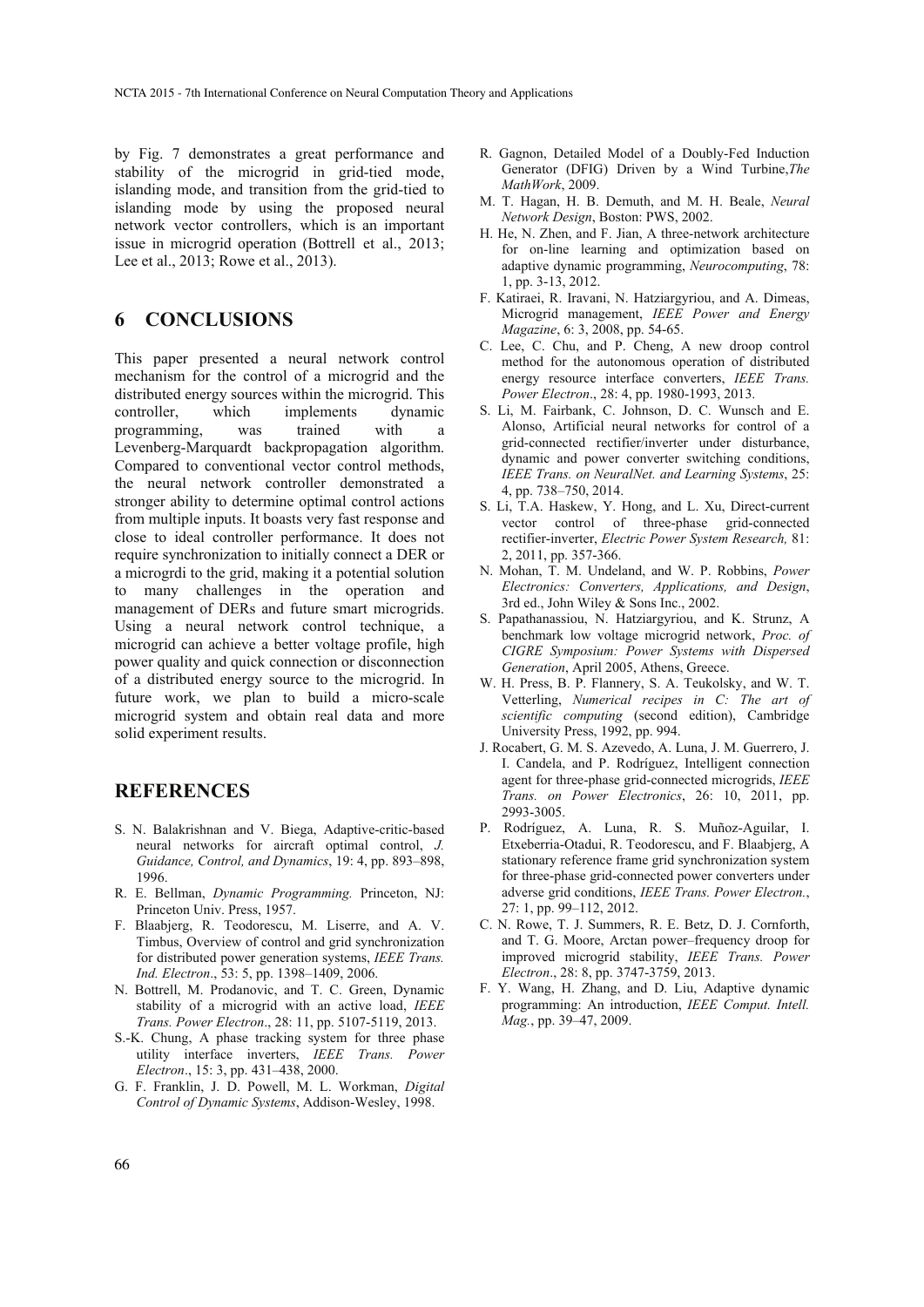### **APPENDIX**



Figure 1: Performance of PQ-inverter DER using conventional and neural network controllers  $(T_s=1\text{ms})$ .



Figure 2: Performance of PV-inverter DER using conventional and neural network controllers  $(T_s=1\text{ms})$ .



Figure 3: PQ-inverter DER with constraints using conventional and neural network controllers.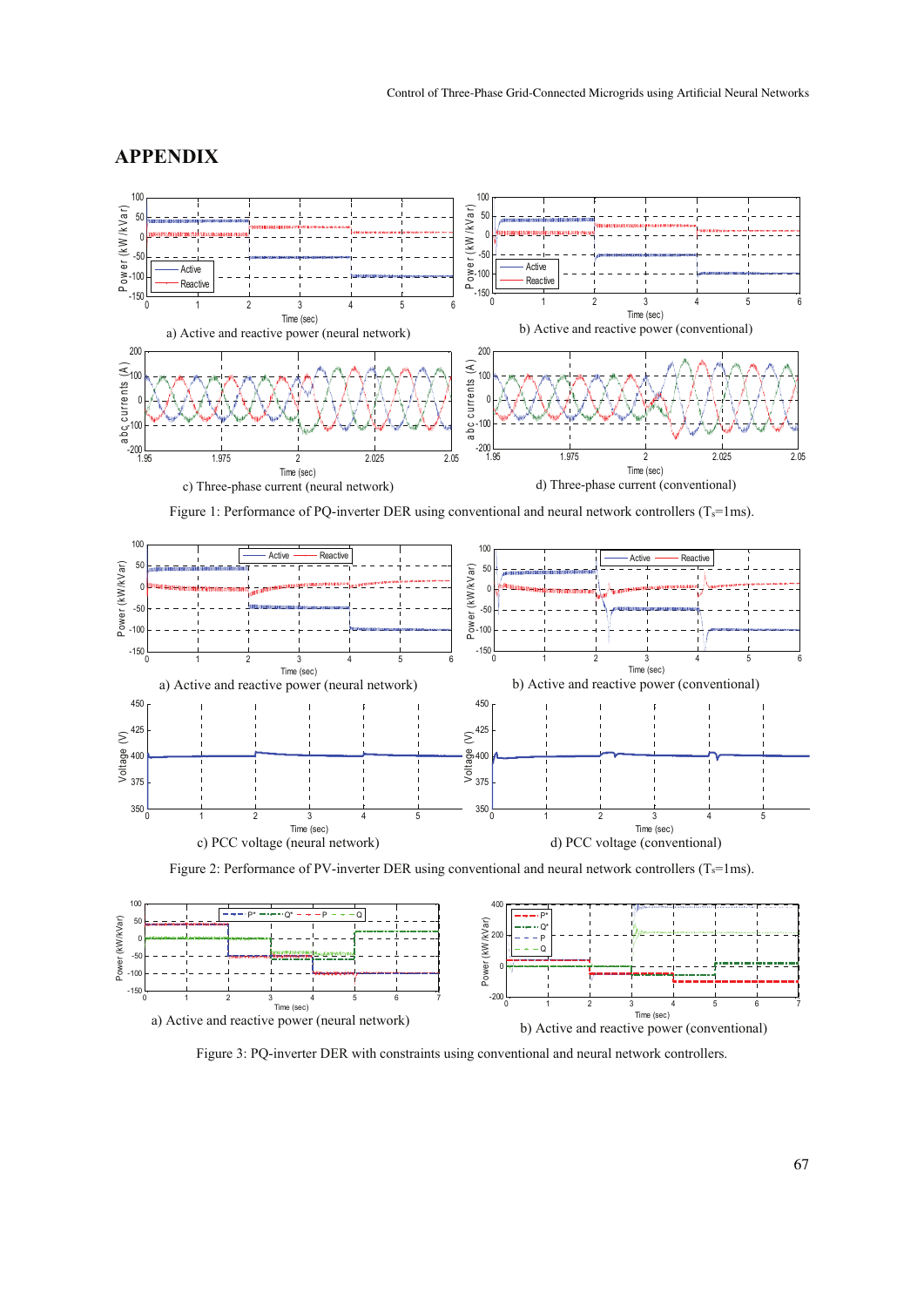

Figure 4: PV-inverter with constraints using conventional and neural network controllers.



Figure 6: Three-phase currents when connecting DERs to the grid without synchronization control.